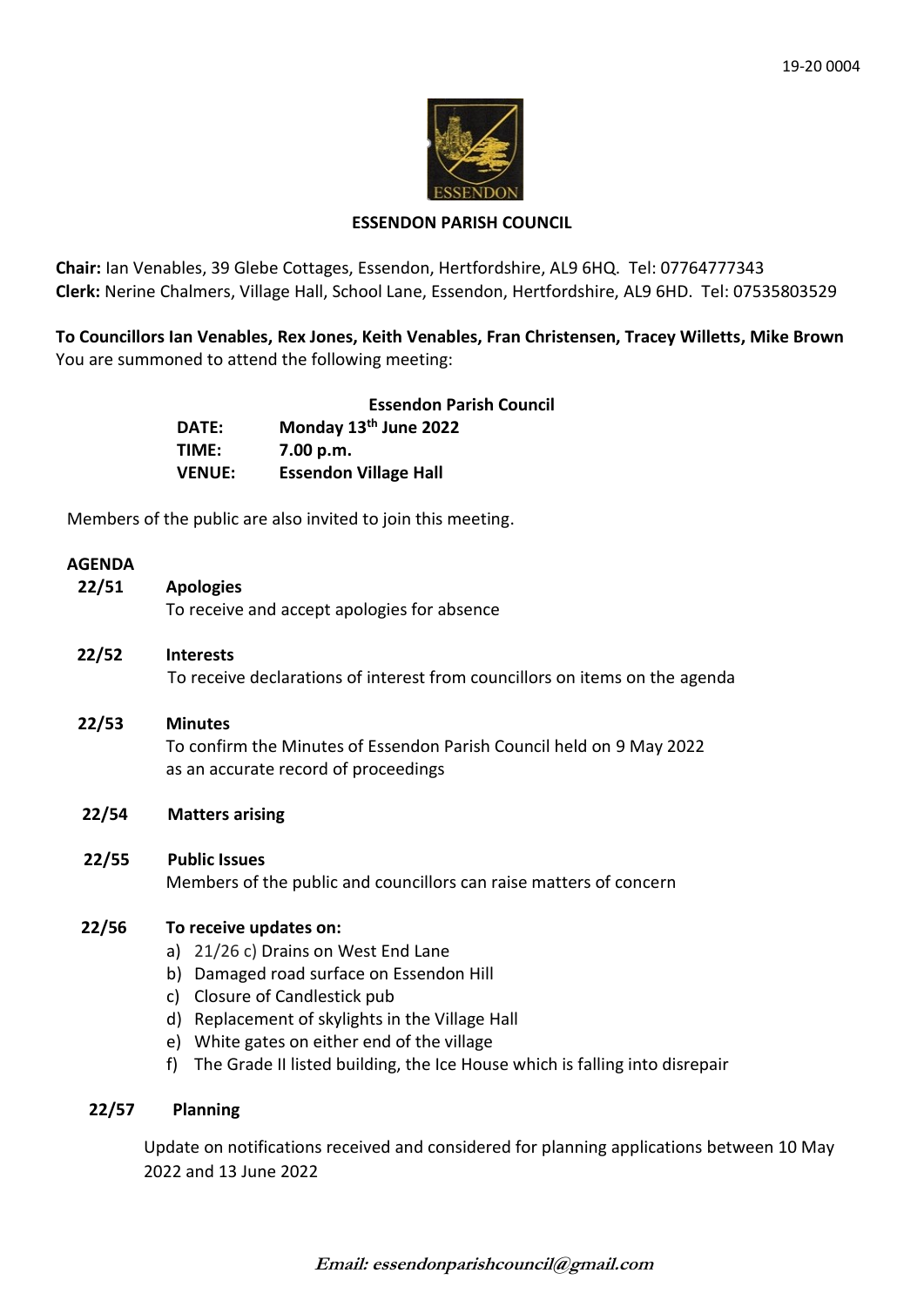- a) **Appeal Reference** APP/C1950/W/22/3297335 Holwell Court Farm Holwell Court Hatfield AL9 5RL Redevelopment of the existing farmyard and non-designated Heritage Assets to create 6 dwellings (2 x 3-bed, 2 x 4-bed and 2 x 5-bed) and an annexe/holiday let with associated parking, amenity space and biodiversity areas
- b) **Application Reference:** 6/2022/1062/TPO **Proposed development at:** Bedwell End School Lane Essendon Hatfield Hertfordshire AL9 6HL **Proposal**: Group of 12 self-seeded Sycamore trees - remove to ground level to avoid danger to property and traffic. Approved
- c) **Application Reference:** 6/2022/0674/HOUSE **Proposed development at:** 7 Rectory Close Essendon Hatfield Hertfordshire AL9 6HG **Proposal**: Erection of outbuilding at rear of garden. Approved
- d) **Application Reference:** 6/2022/0472/HOUSE **Proposed development at:** Farmleigh Berkhamsted Lane Essendon Hatfield AL9 6JS **Proposal**: Erection of first floor side extension over part of existing garage, replacement of existing utility door with a window to match existing and change to white painted render external materials, demolish existing conservatory. Approved
- e) **Application Reference:** 6/2022/0992/TPO **Proposed development at:** Essendon Place, Dairy Lodge High Road Essendon Hatfield Hertfordshire AL9 6HU **Proposal**: T1 - Oak, Lift canopy to about 5m and reduce remaining crown by 30% to bring in all overextended limbs to form a more rounded shape T2 - Lift the canopy of the Yew tree to about 4 meters T3 - Lift the canopy of the Yew tree to about 4

meters T4 -Lift the canopy of the Yew tree to about 4 meters. Information only.

- f) **Application Reference:** 6/2022/0504/FULL **Proposed development at:** Follyfoot Farm Woodfield Lane Hatfield AL9 6JJ **Proposal**: Agricultural storage building and agricultural and forestry track. Approved
- g) **Application Reference:** 6/2022/1076/TPO **Proposed development at:** The Spinney High Road Essendon Hatfield AL9 6HP **Proposal**: Reduce 8 Lime Trees by 4-5 meters (4-5m off the top and brining the sides in to shape) due to excessive shading size and untidiness, all are covered by two blanket TPOs ( TPO3 W4 and TPO 618 (2017) W1) Information only
- h) **Application Reference:** 6/2022/0890/COND **Proposed development at:** Little House West End Lane Essendon Hatfield Hertfordshire AL9 6AU **Proposal**: Submission of details pursuant to condition 1 (types and colours of external finishes) on planning application 6/2021/2652/HOUSE Approved

# **22/58 Finance**

- a) To authorise payments made in accordance with the budget
- b) To consider a revision to the Grant Awarding Policy and Grant Application form
- c) Grant application from Essendon Playing Fields Association
- d) Insurance cover through Ansvar
- e) Presentation of 2021\_2022 accounts prior to submission to the external auditor before 1 July, 2022
- f) Village Day 2021 accounts were shared. A profit of £209.52 was recorded.

**Email: essendonparishcouncil@gmail.com**